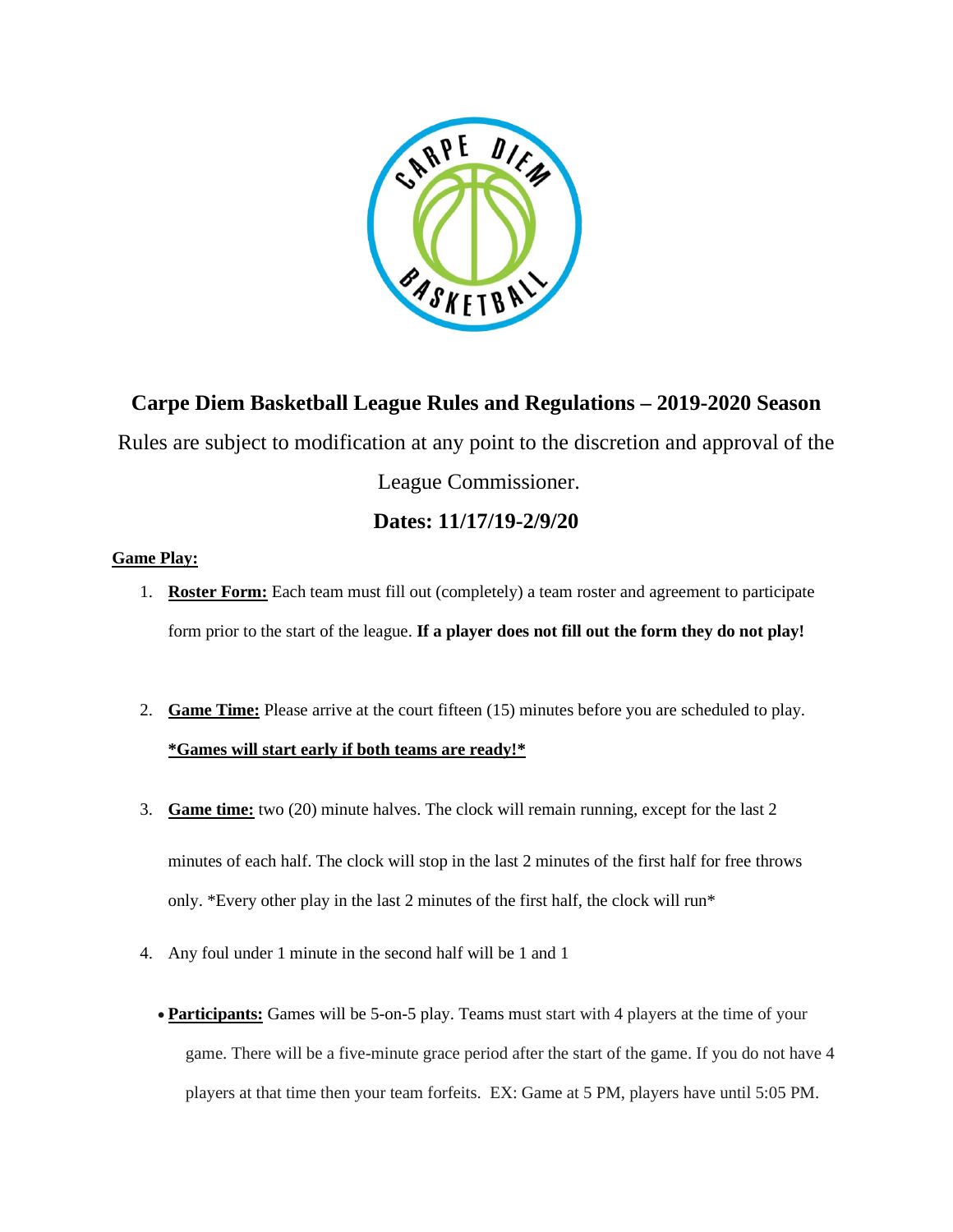- 5. **Hockey Style Substitutions:** Substitutions may be made on the fly with no need to check in at the table or with an official. Players must enter and exit the playing court at the team bench location only.
- 6. **Roster: \*NEW\*** Players must play a minimum of four (4) games to be playoff eligible. No player will be allowed to "just show up" for the playoffs.
- 7. **Foul Shots**: Players may move on the release, not on the rim. After seven (7) fouls, it is 1 and 1. After ten (10) fouls, it is 2 shots.
- 8. **Time Outs**: Each team is allowed two (2) timeouts per half. Timeouts will be one (1) minute in length (stop clock). The timeouts do **NOT** carry over (use it or lose it). <sup>\*</sup>In the last 10 seconds of each half, if a time out is called the ball advances to half court\*
- 9. **Overtime**: There will be one (4) minute overtime. Each team will receive one (1) timeout for the overtime play (Regardless of how many were used in regular game). If there is still a need for more overtime (2OT), there will be a 2-minute overtime. If there is still a need for more overtime (3OT), a sudden death basket rule will be put in place.
- 10. **Uniforms**: Each member of the team must be wearing a Carpe Diem issued uniform if you were given one. Otherwise it is an automatic 2 points for the opposing team to start the game. \*exception would be if someone does not fit into the uniform, or if there is a sub\*
- 11. **Individual Technical Fouls**: Technical Foul rules (these are for the season):  $1<sup>st</sup>$  technical  $=$ warning,  $2<sup>nd</sup>$  technical = suspended from the next game,  $3<sup>rd</sup>$  technical = suspended for 2 games.
- 12. **Team Technical Fouls**: When a team accumulates a total of 4 technical fouls over the course of the season, a loss will be assessed to the team. Each technical foul thereafter over the course of the season will result in another team loss being assessed.
- 13. **Ejections:** Any player ejected from a game for any reason will be automatically suspended for at least the next game. Repeated offenses will result in expulsion from the league. Any fighting between players will result in immediate removal of the league for both players. All issues are up